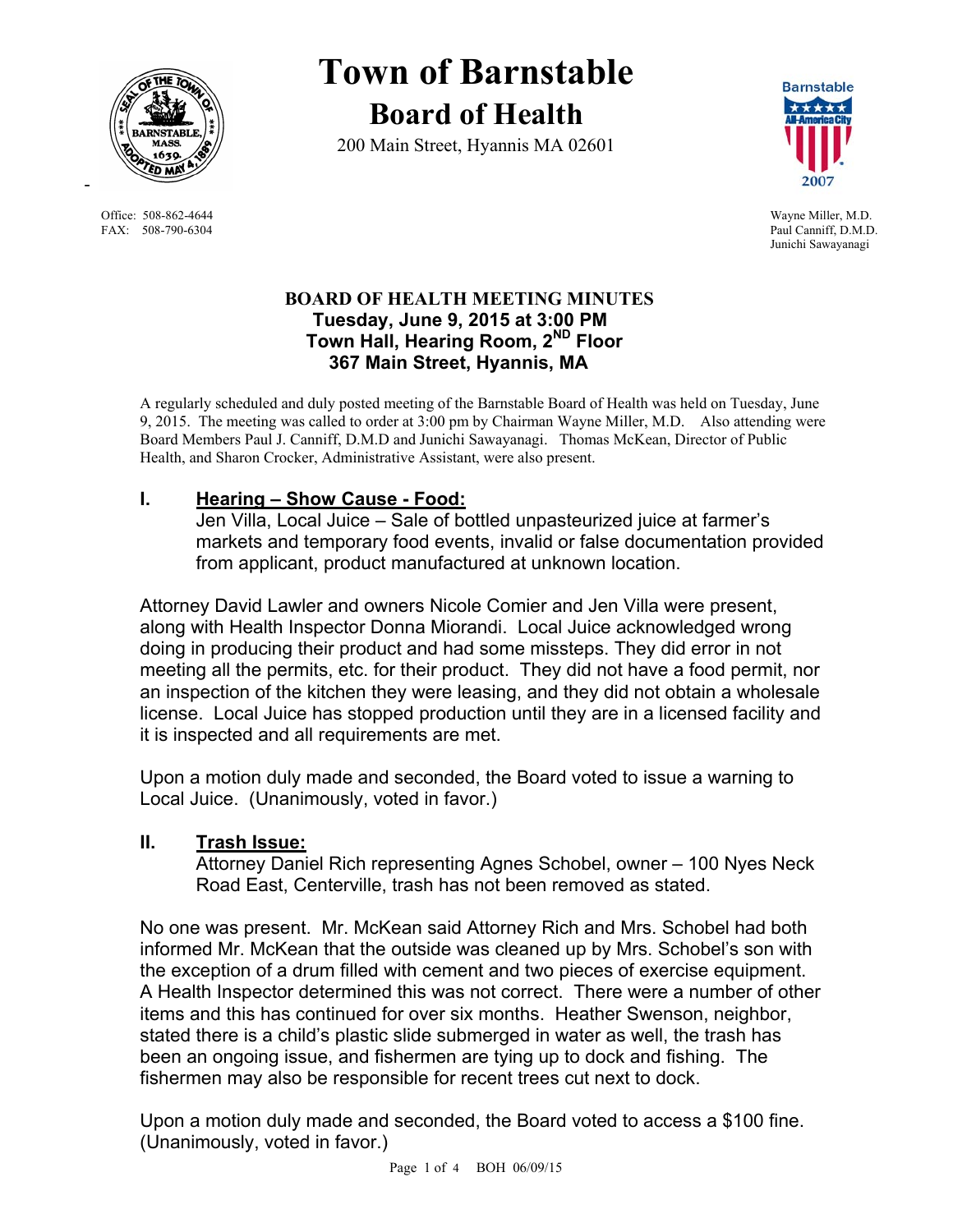## **III. Septic Variance (Cont.):**

Thomas Roux representing Richard Kiotic, owner – 56 Alderbrook Road, West Barnstable, Map/Parcel 133-054, requesting septic variances.

Tom Roux, Attorney Theodore Barone and David L. Die, Construction Supervisor, presented their information and belief that the dwelling is a three-bedroom and not a two-bedroom. There is one bedroom downstairs and two upstairs.

The current failed system has a pit which is only 50 feet from the wetlands and is sitting in groundwater. Mr. Roux's plan has the leaching system four feet from groundwater and is much further from wetlands.

Upon a motion duly made and seconded, the Board stated that given the design provided and the distance from wetlands and the good separation from groundwater, the three-bedroom designed system is going to provide greater protection to the environment and voted to grant the variances with the following conditions: 1) a three bedroom deed restriction is recorded at the Barnstable County Registry of Deeds and a copy submitted to Health, and 2) remove the incorrect notation on plan stating a three-bedroom variance, and 3) have the threebedroom designed plan submitted with an engineer's stamp. (Unanimously, voted in favor.)

## **IV. Septic Variance:**

Glen Harrington representing Victor Enright, owner – 4151 Main Street, Barnstable, Map/Parcel 351-049, 0.64 acre parcel, requesting two setback variances.

Glen Harrington and owner Victor Enright, owner, were present.

The abutter, Erica Jansen, wrote a letter stating her concern of her arborvitae trees which are tall trees on the property border and she is concerned that the digging for the septic system close to property line may affect the tree roots.

Upon a motion duly made and seconded, the Board granted the variance(s) with the following conditions 1) that a certified arborist is able to submit a written statement that in his opinion the placement of the septic system will not pose a risk to the neighbor's arborvitae trees (35-40 feet high), and 2) If the certified arborist is concerned, then this item must return to the Board.. (Unanimously, voted in favor.)

# **V. Monitoring Reduction:**

A. Dennis Farrington, owner – 56 Long Beach Road, Centerville, Map / Parcel 206-011, requesting reduction in monitoring of I/A septic system.

Dennis Farrington said he recently purchased the home and it will be a seasonal property used as a rental. It will be used three months during the year.

Upon a motion duly made and seconded, the Board voted to grant a reduction in testing the effluent of this seasonal property to once a year – during the seasonal use. (Unanimously, voted in favor.)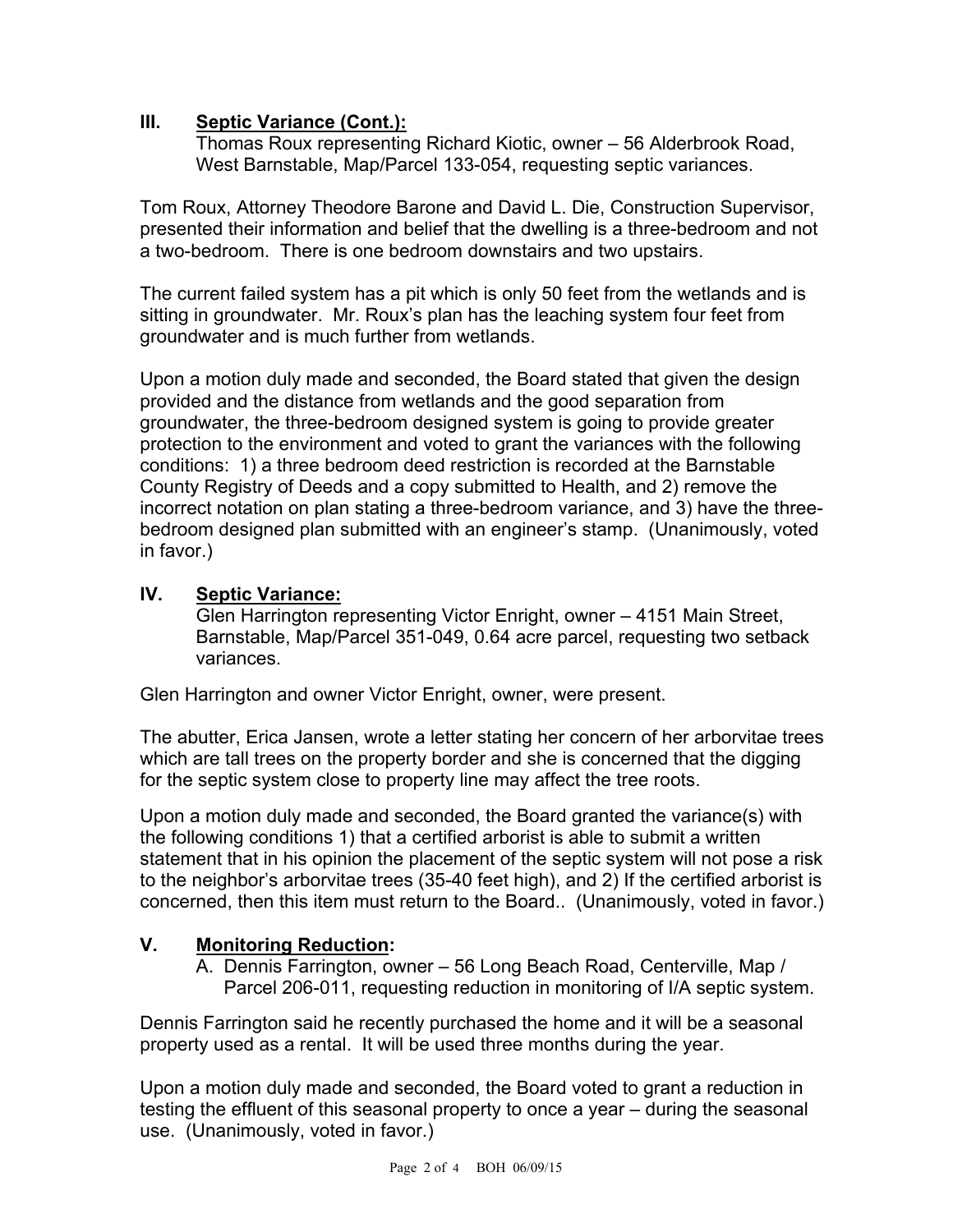B. David McCormick, owner – 9 Laurel Avenue, Centerville, Map/Parcel 226-075, requesting reduction in monitoring of I/A septic system.

David McCormick said he purchased the property in 2013 and it has a FAST system. He only uses his property seasonally on the weekends (mainly June-August). The property is closed up in the winter.

Upon a motion duly made and seconded, the Board voted to grant a reduction in testing the effluent of this seasonal property to once a year – during the seasonal use. (Unanimously, voted in favor.)

#### **VI. Informal Discussion – Sewer Connection (Cont.):**  Gilbert Wood, owner – 730 and 740 Bearses Way, Hyannis

This item was continued to the next meeting, July 14, 2015, as Mr. Wood was unable to attend the meeting due to a personal matter.

# **VII. Food (New):**

A. Peter DeBartolo, The Local Scoop, interested in preparing crepes at Hyannis Farmers Market (at Cape Cod Beer), 1336 Phinney's Lane, Hyannis.

No one was present.

Upon a motion duly made and seconded, the Board voted to continue this item to the July 14, 2015 meeting. (Unanimously, voted in favor.)

B. J. Gillis representing Subway – Cape Cod Mall, 793 Iyannough Road, Hyannis, grease trap variance request.

Jack Gillis was present and stated that Subways is moving from one location to another inside the mall. He stated that all the Subways use a grease interceptor and has not needed a grease recovery device. They have been in operation for four years in the mall and have not had any problems with the grease.

Upon a motion duly made and seconded, the Board voted to grant Subways a grease trap variance for their new location inside the mall and they will continue using a grease interceptor as their business is moving from one location to another in the mall. (Unanimously, voted in favor.)

C. David Anthony, Town of Barnstable – McKeon Athletic Field, requesting one year extension on water and sewer connection for concession stand.

David Anthony, Chief Procurement Officer, explained that they have their contractor lined up for August  $15<sup>th</sup>$ . One of the parts could not be ordered until after all the bids were in and it had a lead time of 6 weeks before the part arrived. The work could not be done between June 12<sup>th</sup> and August 15<sup>th</sup> due to the baseball season. David